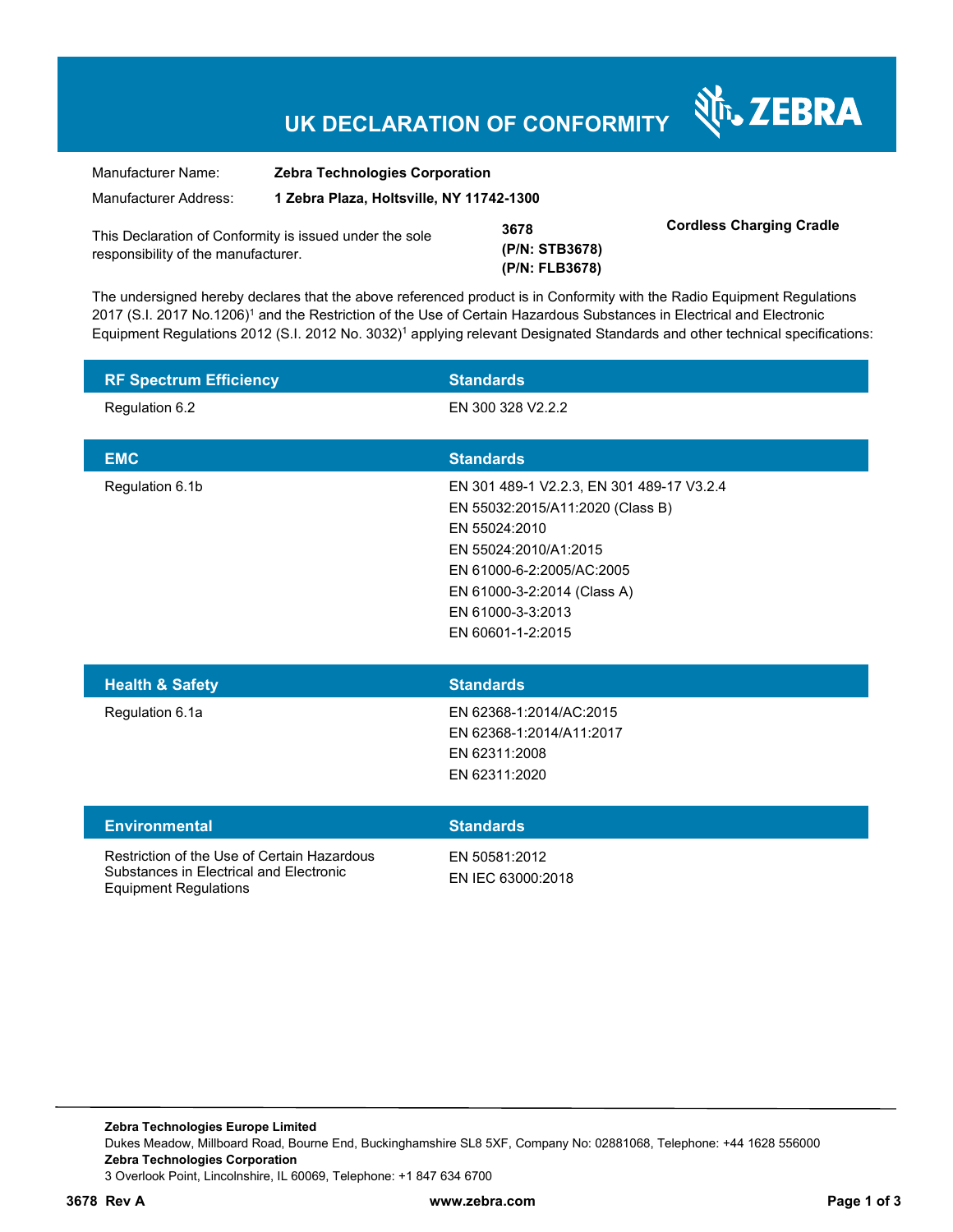## **UK DECLARATION OF CONFORMITY**

With regard to the Radio Equipment Regulations 2017 (S.I. 2017 No.1206)<sup>1</sup>, the conformity assessment procedure referred to in regulation 41(4)(a) and detailed in Schedule 2 has been followed.

 $^{\rm 1}$  As amended by applicable EU withdrawal legislation implemented at the time of issuing this declaration

#### **Signed on behalf of Zebra Technologies Corporation**

*(Signature of authorized person)* Marco Belli Rev: A Sr. Manager, Regulatory Date: 6 April 2021 Place: Bourne End, UK

र्शे<sub>ि</sub>, ZEBRA